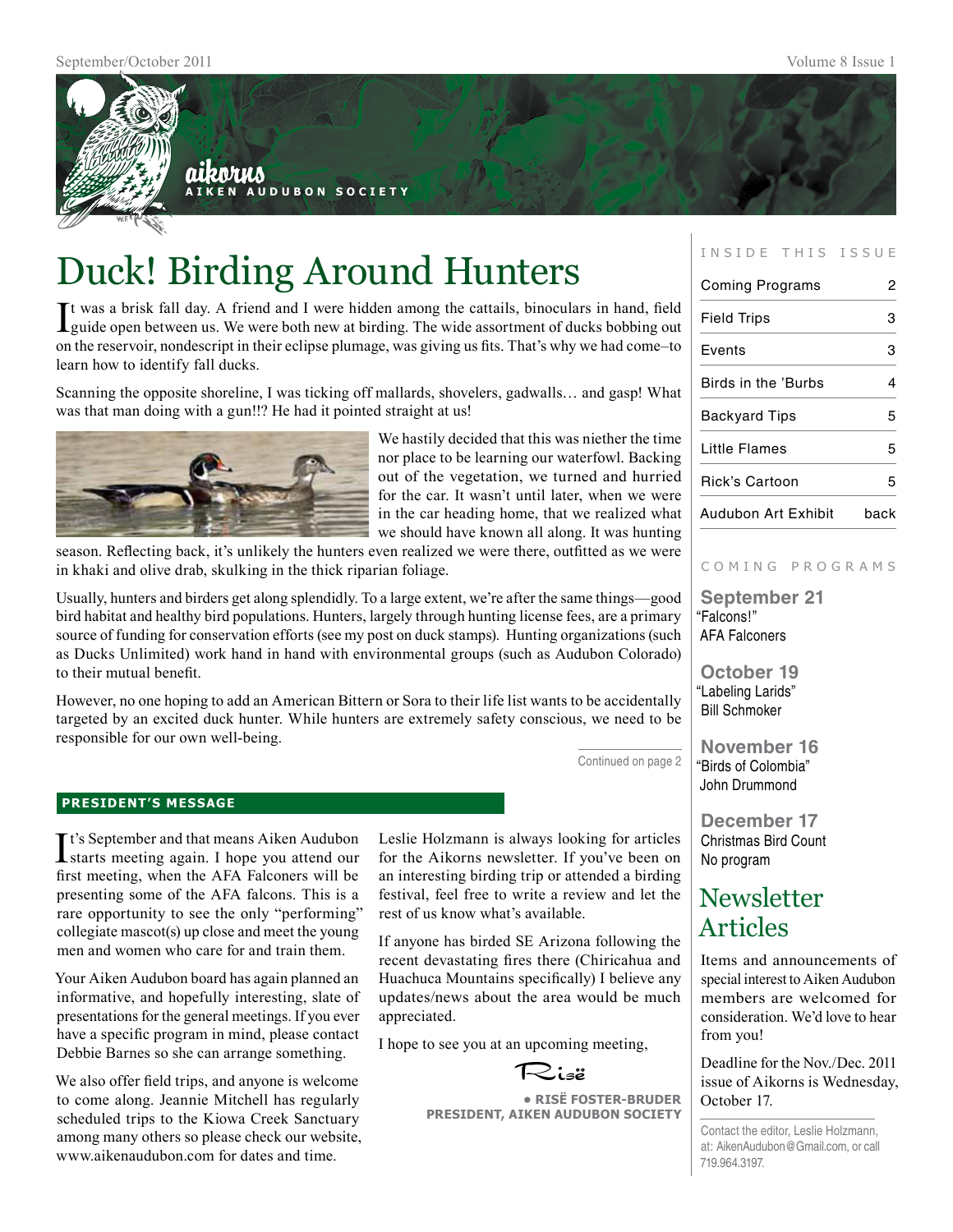### **upcoming aiken Programs**

# September 21 • Air Force Falconers AFA Falconry

You've seen them at the football games, and perhaps at Eagle Days at Lake Pueblo State Park (where this photo was taken). Now meet them in person as we welcome some of the Air Force Academy falcons and their cadet handlers for our September Aiken program.

Learn how the Air Force Academy falconry program works—how the birds are obtained, how they are trained, and what it takes to be one of the select few allowed to care for and train such impressive predators. Some of the birds are from Africa, others are North American natives of the boreal forest.

A brief presentation will be followed by an open question and answer session. Come and satisfy your curiosity in this smallgroup setting! There will be plenty of time for photos as well.

We recommend this program for children. Perhaps a close-up encounter with a falcon will inspire a lifetime passion for birds.

## October 19 • Bill Schmoker Labeling Larids

o all gulls look the same to you? Do your brain cells shut down when confronted with 25 North American species that come in almost 200 different plumages? Are you horrified by hybrids and terrified by terns?

If, like many birders, you find identifying gulls and other larids more than challenging, then be sure to come to our October program. Educator extraordinaire Bill Schmoker will sort it all out.

Bill is a dynamic speaker who manages to keep a classroom of junior high science students enthralled day after day. He's

also a skilled photographer, as this gull photo attests. Be sure to take a look at BRDPICS (http:// brdpics.blogspot.com), his nature and birding blog. There are many excellent photographs, as well as fascinating tales of his birding adventures.

**Aiken Audubon programs are free and open to the public. They are held at the Colorado State Division of Wildlife building located at 4255 Sinton Road. Coffee and socializing is at 6:30 pm and programs begin at 7 pm. Please use the back entrance.** *Note***: Sinton Road runs parallel to I-25 on the east side, between Garden of the Gods Road and Fillmore Street.**

#### **duck: cont'd from front page**



At the least, birders should know when the hunting season starts and ends. Here in Colorado, that information is readily available on Colorado Division of Wildlife's website (http://wildlife.state. co.us/Hunting/Waterfowl/Pages/WaterfowlHome.aspx). Since states differ, be sure to check the dates for where you will be birding.

Of course, the safest thing is to simply bird elsewhere during the hunting season. While national wildlife refuges and state wildlife areas are often hotspots, there are other alternatives. City, county,



Photo: leslie holzmann

#### AIKEN AUDUBON B O A R D M E M B E R S

**President** Risë Foster-Bruder 719.282.7877

**Vice President** Frank Dodge 719.548.9863

> **Secretary** Christine Bucher 719.596.2916 baccab@aol.com

**Treasurer** Arlene Sampson 719.574.6134

**Program Chair** Debra Barnes 303.947.0566 kfoopooh@yahoo.com

**Conservation Chair** (Position open)

> **Publicity Chair** Christine Bucher 719.596.2916 baccab@aol.com

**Education Chair** Michael E. Whedon 719.243.2083 MEWhedon@gmail.com

**Field Trips** Jeannie Mitchell 719.494.1977 vancerus@earthlink.net

**Aikorns Editor/Web** Leslie Holzmann 719.964.3197 AikenAudubon@gmail.com

> **Hospitality** Arlene Sampson 719.574.6134

**Christmas Count** position open



Photo: bill schmoker

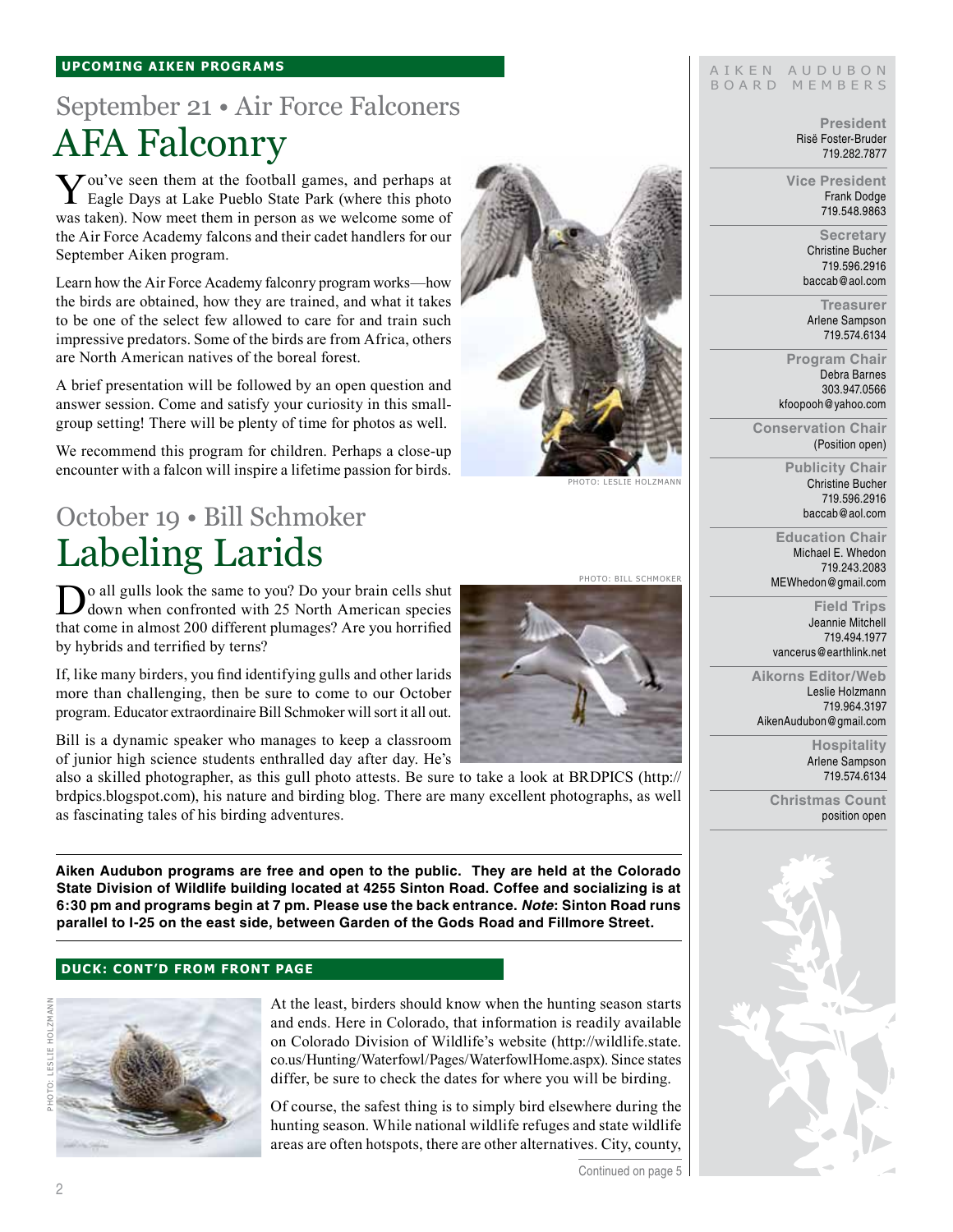### **aiken audubon FIELD TRIPS**

**Everyone is welcome on Aiken field trips, regardless of experience level or membership in Audubon. Contact trip leader for details and to let them know you are coming. Don't forget to pack your binoculars, scope (if you have one), field guide, water, snack or lunch, hat, rain gear, sun screen, bug spray, camera(?), and some gas money for the drivers. No dogs are allowed on Aiken trips.** 

Note**: In cases of extreme weather, trips may be cancelled. If this might be a possibility, please contact the trip leader an hour before the scheduled meeting time.**

**To receive e-mailed reminders of upcoming field trips, send your name and e-mail address to AikenAudubon@gmail.com.**

## **Wednesday, September 7, 7 am – noon** Kiowa Creek Sanctuary

Join us as we see who's migrating through the sanctuary, Audubon's property in northern Black Forest. This is our first fall with access to the property so it'll be great to see what surprises are in store! We'll definitely find forest birds: Downy & Hairy Woodpeckers, Northern Flicker, Pygmy & White-breasted Nuthatches, Mountain Chickadee, and Steller's Jay, for starters, but the property's species list grows weekly.

Bring lunch and/or snack. Scopes are helpful for the ponds. Kiowa Creek Sanctuary is at 10165 Hodgen Road. Meet at the sanctuary gate on the south side of the road. Abysmal weather cancels the trip.

Contact Jeannie Mitchell at vancerus@earthlink.net or (h) 719.494.1977, (c) 719.233.1956 if you have any questions, and to RSVP.

## **Saturday, September 17, 7 am – noon-ish** Aiken Canyon

This walk covers three distinct plant communities: Pinyon pine, one-seeded juniper/Scribner needlegrass woodland, Gambel oak-mountain mahogany shrubland, and native tallgrass prairie. As a result, over 100 species of birds have been seen on the property.

You will encounter rocky areas with low brush and cactus—and maybe even a rattlesnake— so please wear a pair of sturdy leather boots. Bring a snack; we may not be back by luch time. Meet at Broadmoor Town Center to carpool, or at Aiken Canyon at 7:45 am..

Contact Risë Foster-Bruder at 719.282.7877 with questions and/or to let her know you are coming.

## **Wednesday, September 28, 9:30 – 11 am** Kiowa Creek Sanctuary Nature Walk

Want to go birding, but would like a slower pace? This leisurely nature walk is just the thing. We'll stop to enjoy the birds, flowers, and other natural inhabitants of the sanctuary property.

While all levels of expertise are welcome, this is an excellent trip for beginning birders to learn from those more experienced.

Contact Jeannie Mitchell at vancerus@earthlink.net or (h) 719.494.1977, (c) 719.233.1956 if you have any questions, and to RSVP.

### **upcoming events**

## **Saturday, September 10, 7 – 10:30 am** Fountain Creek Fall Bird Count

Beginning-to-advanced birders are invited to observe and record the numbers of bird species and populations found in Fountain Creek Regional Park during the height of the spring migration.

Reservations required, 719.520.6745. Fee: \$5 donation for birdseed.

## **Saturday, September 10, 1 – 3:30 pm** Interpretive Volunteer Orientation

Interpretive Volunteers play a key role in providing visitor services at Bear Creek and Fountain Creek Nature Centers. Come to this orientation to learn more about being a visitor information receptionist and see if the nature centers are the right fit for your volunteer time. Volunteers must be 18 or older and complete an application.

Call Paula at 719.520.6387 for an application. Reservations required.

## **September 10, 7:30 – 10:30 am** Beginning Birding Class

Please join local birder Charlie Campbell at Pinello Ranch for a field outing identifying birds and enjoying the spectacle of fall migration. We have been monitoring migratory patterns and volunteers have identified 73 species in a single day this past spring.

Highlights will include tips on identifying different species, learning about behavior and habitat needs as well as learning some bird songs.

Bring binoculars and bird identification books (Some accommodations are possible with advance notice). The walking will be moderate but plan on trail hiking.

Pre-registration is required as group size will be limited to 15. Cost: \$7/person donation to Pinello Ranch. Payable day of event, cash or check. Exact change please. Contact David Rudin, 719.648.9324, drudin@ppcf.org, with questions or to register.

## **Fridays, September 16, 23, 30, and October 7, 8 am – noon** Interpretive Volunteer Program Leader Training

Enjoy the look of excitement and innocence in children's faces as you help them experience the fascinating outdoor world. Learn all about being a volunteer environmental education program leader at Bear Creek and Fountain Creek Nature.

Centers during these four training sessions. Volunteering also offers opportunities to meet new friends and help people enjoy their parks and nature centers while pursuing your own interests in our natural, cultural and outdoor recreation resources.

Contact Paula at 719.520.6387 for an application. Reservations required.

## For the latest information on field trips and events: www.AikenAudubon.com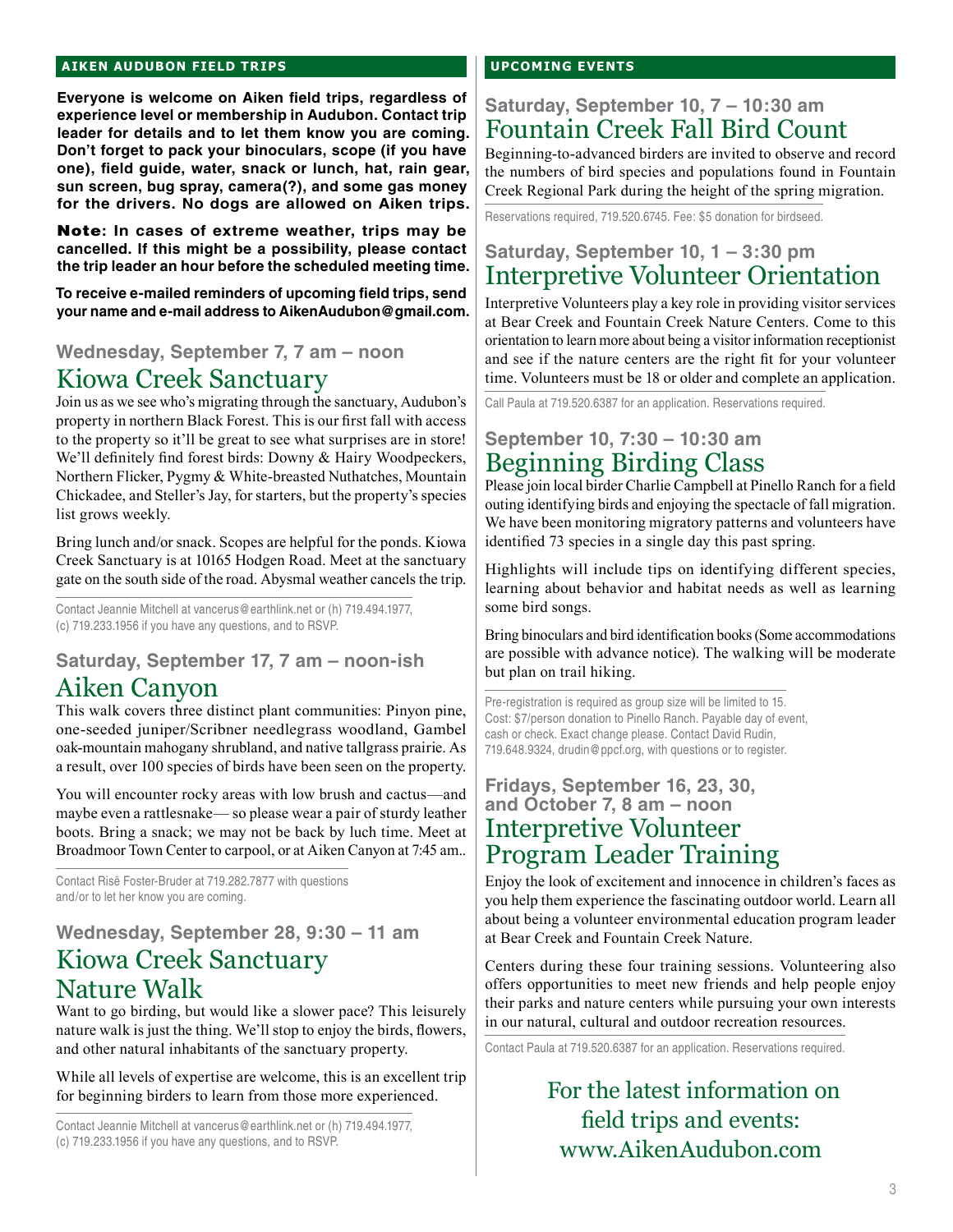# Birds in the 'Burbs

In 1991, I returned from Florida and moved into a house in the suburbs here in Colorado Springs. The house is located east of suburbs here in Colorado Springs. The house is located east of the downtown area, about a mile northeast of Citadel Mall in a then 20-year-old neighborhood. I soon put up some bird feeders, and have been monitoring the bird traffic ever since.

Ubiquitous house finches consume most of my black oil sunflower seed, but I also use thistle seed for goldfinches, plus a mix of soft food for robins, grackles and jays. An upside-down feeder with home-made suet attracts flickers, bushtits, chickadees, nuthatches and downy woodpeckers. The suet and a wire mesh nut feeder are out all year long. These two feeders are mounted at the top of a 10' metal pole with a gallon milk jug baffle, which keeps the squirrels at bay. In the winter, I feed millet to ground feeders such as juncos, which – along with robins - also love the suet recipe.



I prefer to manage the feeders by use of varying sizes of excluding wire, which keeps out wasteful "diggers" like grackles and jays. The suet is situated so that starlings cannot access it. Areas under my feeders are surrounded by fencing wire (2" x 4") which prevents attacks by cats.

Over the years, I've watched changes in species and their populations. The feeders certainly have an influence, but other dynamics have been in play as well. For example, weather still plays a crucial factor; a flock of 20-some bushtits came regularly to my suet several times a day for years, but they all disappeared after a severe cold spell last winter, apparently killed by the cold.

Twenty years ago, there were few crows in the neighborhood, but now there's a nesting pair in every block. Crows have played havoc with nesting robins and grackles; this year there are fewer grackles than ever before. Twenty years ago, there were scrub jays in the neighborhood, but now they're scarce.



Blue jays were scarce 20 years ago, but now breed commonly in the area. Three years ago, a towhee nested for the first time somewhere nearby, somehow surviving the neighborhood dogs and cats. About 5 years ago, a pair of cowbirds took up summer residence, usually parasitizing the towhee nest. Three years ago, a pair of house wrens nested for the first time in a nearby drainage ditch. This year, the wrens investigated a couple of chickadee nest boxes in my yard, but ultimately nested elsewhere.

Mourning doves are common, and I've seen white-winged doves a few times. For several years now, Eurasian collared doves have been frequent visitors to the fenced area under the feeders. I've also had a few "raries"; a varied thrush, red crossbills, and a Harris sparrow made brief stopovers during past winters.

As birding enthusiasts, many of us enjoy feeding birds. Not only do we enjoy watching our birds, but we have an opportunity to learn behavior and to monitor population and species changes as years go by. Simply keeping a diary of arrival and departure dates for migratory species like grackles and juncos is very rewarding. We can make notes to record sighting the first baby robin or house finch, or when the nuthatches bring a first brood to the suet feeder.

If you don't already do so, I encourage you to start a notebook of backyard bird sightings. These records can then be loaded into various computer sites such as eBird or the Cornell website. Making notes and keeping track of changes charts the course of our bird populations over time, which will become valuable data for future generations of suburban birders and ornithologists everywhere.

**● Susan Craig**

### **back yard tips**

# Create a Bird-Friendly Yard

The first step in creating your backyard bird habitat is adding bird feeders. Start with the basics by putting black-oil sunflower in a tubular feeder. This is an effective combination for attracting a large number of birds to your yard.

 Next, attract more species by adding additional types of feeders and food. Some good options are Nyjer® in a tube feeder, and mixtures of black-oil sunflower, sunflower hearts, and whole peanuts in hopper and platform feeders. Provide alternative foods such as suet, fruits, mealworms, and nectar. These foods may attract species of birds not found at traditional offerings.



Another step is to add a water feature and bird house to your landscape. Bird baths provide wild birds with a fresh, clean water source to drink and bathe in. Bird houses, which are also known as nest boxes, are typically constructed of wood and specifically designed to attract different kinds of species.

**Wren House**

It is especially important to keep the birds safe. Reduce window collisions by moving bird feeders to within three feet of windows. Remove hiding places to keep birds safe from outdoor cats. Keep your bird feeders clean by cleaning them with a solution of 10% bleach (one-part bleach to nine-parts water) once a month.

Finally, use native plants to provide wild birds with food, shelter, and nest sites. Creating a bird-friendly habitat for birds is fun for the whole family and it will fill your yard with the sights and sounds of beautiful birds and other wildlife.

Reprinted with permission from the National Bird-Feeding Society®. For more information on bird feeding, and to sign up for their newsletter, check out the NBFS website at www.birdfeeding.org.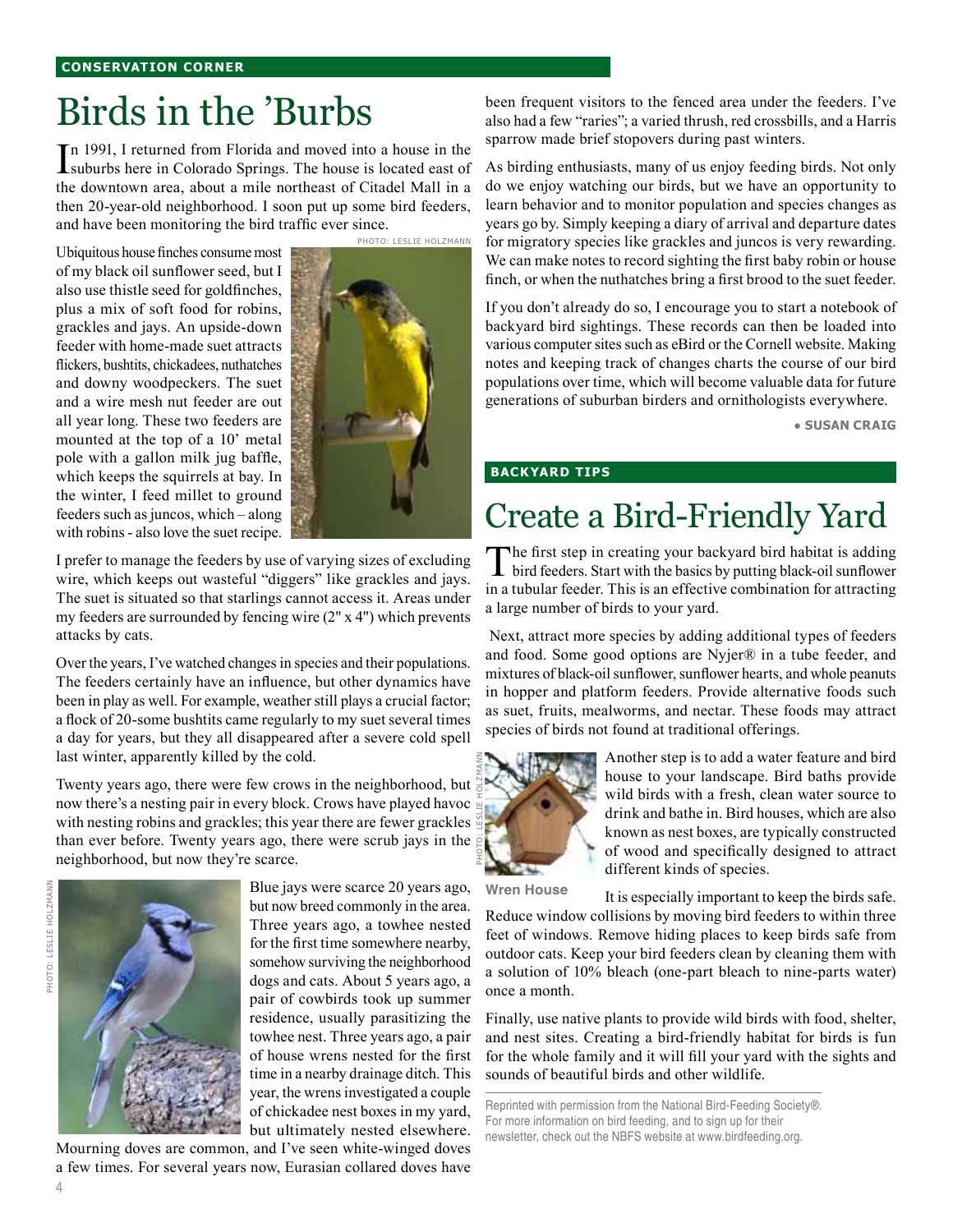#### **continued from front page**

state, and national parks typically don't allow hunting no matter what time of year it is. The Nature Conservancy and Audubon are among organizations with their own bird-friendly sanctuaries. Private property (be sure to get permission from the owner) is another option.

If you really want to go birding among the shotguns and decoys, skip the army surplus birding camouflage. Instead, wear the brightest clothing you own. Hunters wear day-glo orange hats and vests for a reason (although could someone please explain why that vest is worn over head-to-foot camo?).

White is another no-no. Not only does it frighten many bird species, but it also appears on various ducks and geese, as well as the tail end of an elk or deer.



The last thing you want is to look like the animal being hunted!

One frequently emphasized hunting lesson is to know what's behind your target. Let's make it as easy as possible for them to follow that rule!

● **Leslie Holzmann**

## **TRIP REPORT**

# Little Flames

In June 30, 2011, a night of intermittent thunderstorms, darkeyed Flammulated Owls less than six inches long watched us trespass on their territory in the Manitou Experimental Forest. Led by expert Dr. Brian Linkhart, who has studied them for 30 years, and Ken Pals of El Paso County Parks, we observed the Flams'



silent flights around nest cavities and listened to their soft calls.

We were able to "peep" into a nest of three owlets thanks to a telescoping mini-camera and remote viewing screen. After some prowling through trees, we watched Brian net a female and gently record some of her physical hallmarks: weight,

incubation patch size, wing feather lengths, and amounts of organic compounds in her wing feathers called porphyrin that glow red under a black light and are used to age the bird. All of this under the light of small headlamps. To everyone's relief, the freed female flew off to the safety of her nest.

In his years of rigorous study, aided by college student interns, Brian has gained a deep understanding of the owls' behaviors, habitat and energetic requirements. He is beginning to piece together their likely migration patterns and their role as indicators of climate and environmental change. They are classified as "sensitive" on the endangered species spectrum and Brian's studies may be what help the Little Flames survive.

## Aiken Audubon Society Mailed Subscription

**Sign Up For:**

aikorus

One Year

Two Years

Donation

 New Renewal Total

\$10.00 \$18.00

Name

Address

**Mail Check To:** Aiken Audubon Society 6660 Delmonico Dr. D-195, Colorado Springs, CO 80919

### **Flores' Funnies**



**Nature center volunteer and artist Rick Flores enjoys sharing his views of happenings at Fountain Creek and Bear Creek Nature Centers.** 

● **Liz Lewis**